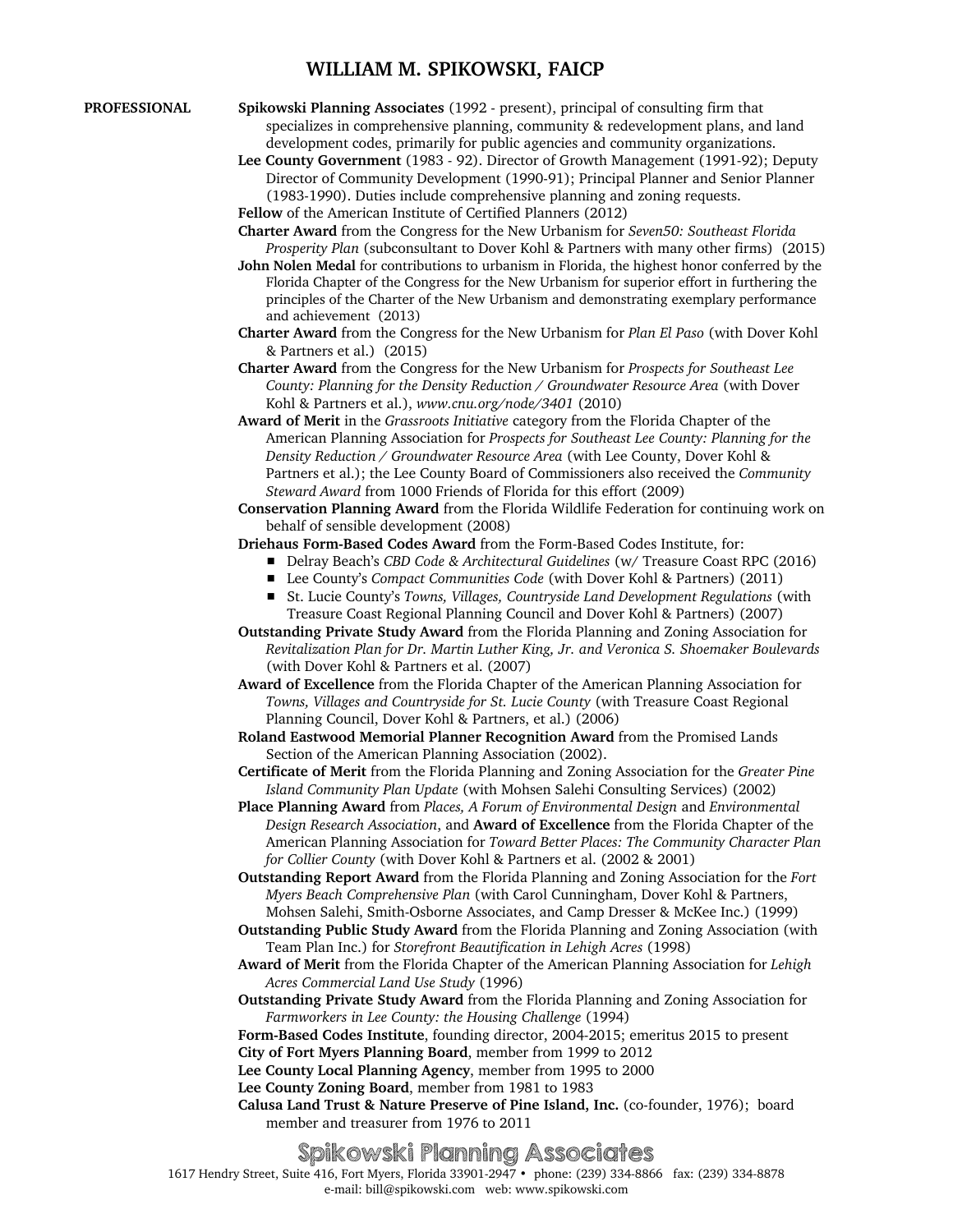**PUBLICATIONS Enabling better places: a zoning guide for Vermont neighborhoods.** Congress for the New Urbanism (contributing author & faculty for Project for Code Reform), 2020.

**Enabling better places: commercial corridors and shopping centers.** Congress for the New Urbanism (contributing author & faculty for Project for Code Reform), 2020. *When the comprehensive plan leads nowhere. Better! Cities & Towns* (Jan- Feb 2014).

**Form-Based Codes.** *Florida Planning* (Winter 2010).

*A legal guide to urban and sustainable development for planners, developers and architects* by Daniel K. Slone, Doris S. Goldstein, and W. Andrew Gowder (Spikowski was a contributing author to Chapter 4), Wiley, August 2008.

- *Form-based codes: a guide for planners, urban designers, municipalities, and developers* by Daniel G. Parolek, Karen Parolek, and Paul C. Crawford (Spikowski authored two of the case studies in Chapter 4), Wiley, March 2008.
- **Place making with form-based codes**. *Urban Land* (Volume 65, No. 9). Madden, Mary E. and Spikowski, Bill, September 2006.
- **Review of** *Complete guide to zoning: how real estate owners and developers can create and preserve property value* by Dwight H. Merriam. *Journal of the American Planning Association* (72:3), 2006.

*A Guidebook to New Urbanism in Florida 2005.* Florida Chapter of the Congress for the New Urbanism, 2005 (contributing author and editorial committee member).

**Reviews of** *Driving forces: the automobile, its enemies, and the politics of mobility* by James A. Dunn, Jr.; *The wealth of cities: revitalizing the centers of American life* by John O. Norquist; and *When city and country collide: managing growth in the metropolitan fringe* by Tom Daniels. *Urban Land* (Volume 58, No. 10; Vol. 59, Nos. 2 & 8, 1999–2000)

**Planning in the wake of Florida land scams**. *Journal of Planning Education and Research* (Volume 19, No. 1). Stroud, Hubert B. and Spikowski, William M., 1999.

- **Review of** *Guidelines for preparing urban plans* by Larz T. Anderson. *Journal of the American Planning Association* (62:273), 1996.
- **The age structure of southwest Florida's population**. *Florida Scientist* (Volume 58, No. 2), 1995.

*Farmworkers in Lee County: the housing challenge*. Fort Myers, Florida: 1994.

**Recent issues in comprehensive planning and concurrency**. *Florida Planning* (Volume III, No. 10), 1992.

*Paying for growth: Lee County in the 1990s*. Fort Myers, Florida: Lee County Community Development Department (principal author, 1990).

- **Managing coastal resource and development demands: the Lee County, Florida, plan**. In *Coastal Zone '89: Proceedings of the 6th Symposium on Coastal & Ocean Management*. New York: Am. Soc. of Civil Engineers. With Dr. David R. Godschalk, 1989.
- **Transportation levels of service: evolving state and local roles**. *Florida Planning* (Vol. 9, No. 10), 1989.

**Financing Florida's growth: beyond impact fees…** *Florida Planning* (Vol. 9, No. 6), 1989.

**Review of** *History of architecture: stonehenge to skyscrapers* by Dora P. Crouch. *Journal of the American Planning Association* (53:410), 1987.

**Review of** *Utopia on trial: vision and reality in planned housing* by Alice Coleman. *Journal of the American Planning Association* (53:549-50), 1987.

**PRESENTATIONS Code Reform and Coding Deep Dive, Congress for the New Urbanism, March 2022. Form-Based Codes.** Webinars presented by the International Municipal Lawyers Association, with Joseph Kohl, Daniel Mandelker and Susan Trevarthen, 2018 & 2017.

**Form-Based Codes: Coming Soon . . . to a Neighborhood Near You?** Downtown Sarasota Alliance, 2015.

**Comprehensive Planning for Urban Form.** APA Florida conference, 2013.

- **Zoning to Shape Urban Form**. Co-organizer and presenter of day-long course and simulcast webinar. American Planning Association National Conference. Chicago, 2013.
- **Regional Thoroughfare Networks**. Congress for New Urbanism, Salt Lake City, 2013.

**Advanced Form-Based Planning & Zoning.** Planners Training Service, Seattle, 2013. Complete Streets: Planning for the 21<sup>st</sup> Century. Conference presentation to Florida

Section of the Institute of Transportation Engineers, Bonita Springs, 2012. **Regulating Traditional Neighborhoods with Form-Based Codes: Principles and Trends.**

Lecture at CLE International Land Use Law Conference, Tampa, 2012. **The Numbers, and Why They Matter in Regional Planning.** Lecture at Regional Summit

for "Seven Counties, Fifty Years." Delray Beach, 2012.

**The American Renaissance of Form-Based Land Development Regulations.** With Sam Poole and Dan Slone. Florida Bar CLE Seminar, Ponte Vedra Beach, 2011.